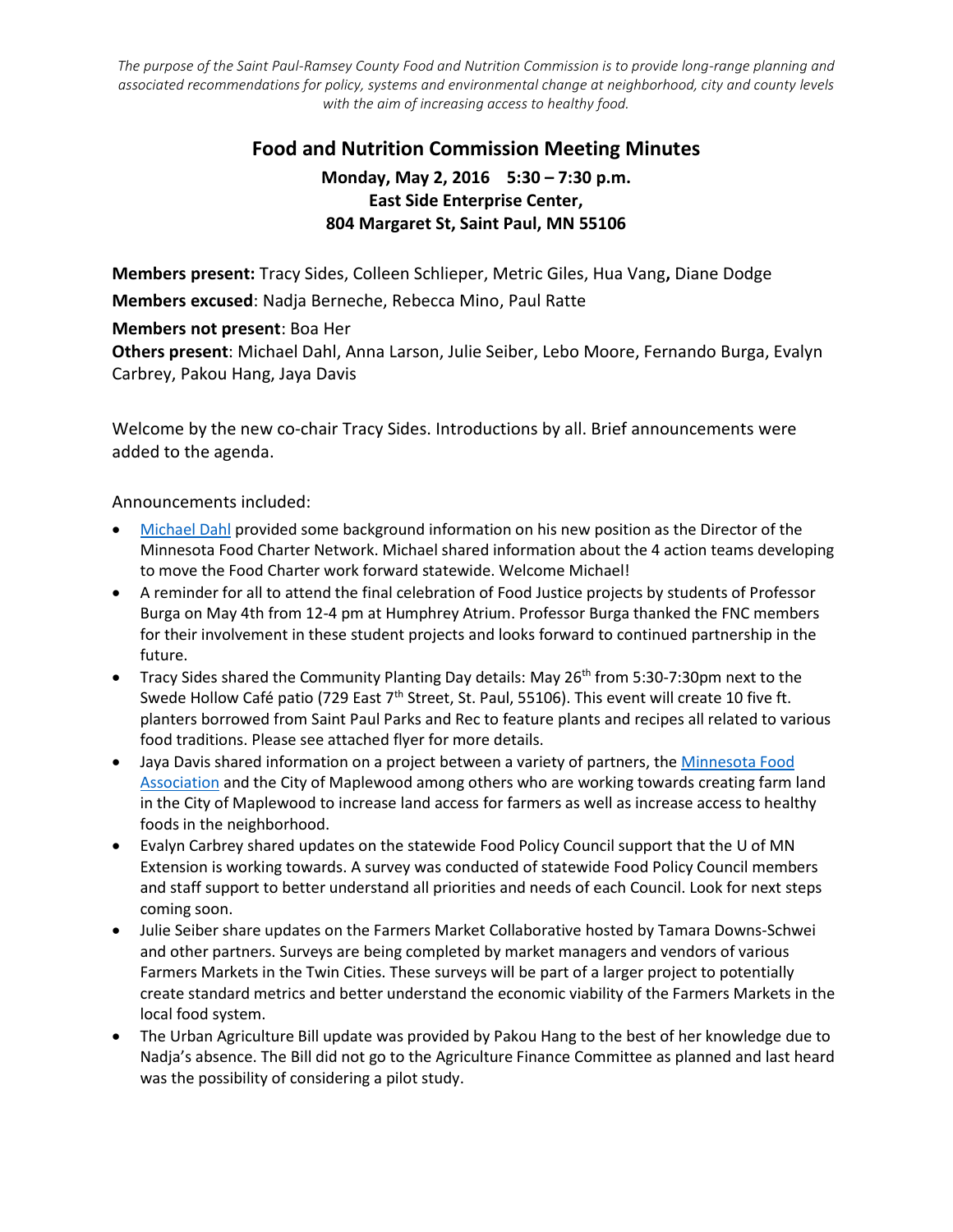*The purpose of the Saint Paul-Ramsey County Food and Nutrition Commission is to provide long-range planning and associated recommendations for policy, systems and environmental change at neighborhood, city and county levels with the aim of increasing access to healthy food.*

- Tracy shared the USD[A Urban Agriculture Toolkit](http://www.usda.gov/documents/urban-agriculture-toolkit.pdf) for those interested in reviewing. The main USDA [page](http://www.usda.gov/wps/portal/usda/knowyourfarmer?navid=kyf-urban-agric) has additional information.
- Evalyn reminded everyone to share and/or attend the upcoming [Saint Paul Community Engagement](https://www.stpaul.gov/departments/planning-economic-development/planning/citywide-plans)  [Sessions.](https://www.stpaul.gov/departments/planning-economic-development/planning/citywide-plans) The upcoming sessions are Tuesday, May 10th from 5-6:30pm, Wednesday, May  $11<sup>th</sup>$  from 8:30-10am, and Saturday, May 15<sup>th</sup> from 10:30-12:00. See the link for more details and locations.
- Anna Larson, from the Public Health Law Center, reminded everyone to listen in on the webinar May 16<sup>th</sup> from 12:00-1:30. More information and registration, as well as a full description of the webinar is available on the Public Health Law Center's website at: [http://www.publichealthlawcenter.org/comp-planning-101.](http://www.publichealthlawcenter.org/comp-planning-101)
- Diane Dodge shared a few announcements:
	- $\circ$  Frogtown Farm is hosting their Backyard Farm Fest on May 21<sup>st</sup> from 11:00am-2:00pm. See their [website](http://frogtownfarm.org/bff-std/) for more details.
	- $\circ$  Gardening Matters is hosting their Plant and Seed Distribution on May 15<sup>th</sup> from 8am-12pm. Se[e flyer](http://frogtownfarm.org/gmseeds16/) for more details.
	- $\circ$  The Reconciliation Group meets the 2<sup>nd</sup> Thursday of every month. Their next meeting is May 12<sup>th</sup> at 12:00 in the Rondo Library.
	- o The "Facing Race Ambassador Awards: Honoring Minnesota's Anti-Racism Activists" will occur on May 9<sup>th</sup> from 6-8pm. Se[e here](http://www.saintpaulfoundation.org/ambassador_awards/) for more details.

Moving onto agenda items, Jaya provided an update on filling open memberships. To date 4 applications were received for the County appointments. The County is hoping to put forth the applications and membership conversation to the County Commissioners at the 5/24/16 meeting. No update on the City membership vacancies. Jaya asked current members to update their contact information with her.

Pakou Hang, Executive Director and Co-Founder of Hmong American Farmers Association (HAFA) provided some history on the foundations of HAFA and their current focused work. HAFA works with established farmers (3+ years) on various issues such as "land access, food hubs, economic development, and research." Pakou shared a recap on the process HAFA participated in recently related to the City of Saint Paul's ordinance "[amending chapters 157](https://stpaul.legistar.com/LegislationDetail.aspx?ID=2600103&GUID=166B5D1A-43E7-440D-8ABA-CFE5D70DE30D)  [and 165 of the Saint Paul Legislative Code pertaining to permitting agricultural vehicles to park](https://stpaul.legistar.com/LegislationDetail.aspx?ID=2600103&GUID=166B5D1A-43E7-440D-8ABA-CFE5D70DE30D)  [on city streets](https://stpaul.legistar.com/LegislationDetail.aspx?ID=2600103&GUID=166B5D1A-43E7-440D-8ABA-CFE5D70DE30D)." A good dialogue and reflection was had by the group on this ordinance and its impacts. The next steps are for this amendment and discussion to move to the City of Saint Paul's Planning Commission. Group conversation was had on getting involved in future City Council Policy Session which happens Wednesday from 10-12pm. Further discussion on this will be had my FNC members in June.

A brief recap of the discussion notes from April's meeting on the who and how of impacting Comp Plans. Further discussion and action steps for impacting Comp Plans in Ramsey County cities will be had at the June meeting.

Farwell to Collen Schlieper for all her great work with the Commission over the last 6 years. Thank you for everything.